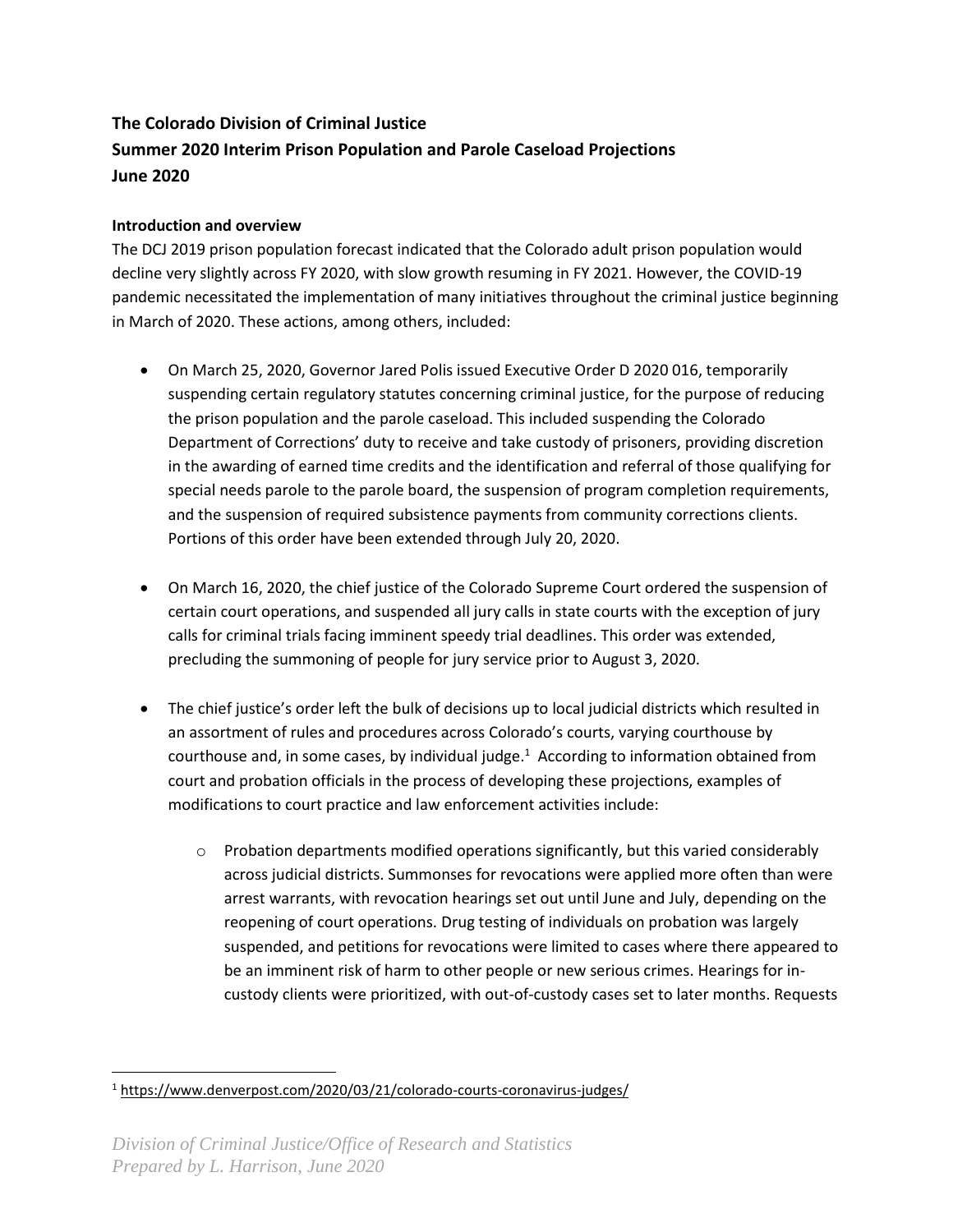for early termination of probation for those who were performing well on probation were increased.

- $\circ$  In Denver, the District Court reduced operations and staff, providing only essential court services through July 6, and reduced in-person appearances in criminal, civil and domestic relations matters. The offices of Denver Adult Probation were closed to the public on March 25th, 2020, until further notice, with probation revocations to be filed only in cases in which the client is determined to be a threat to public safety. Summonses for probation revocation appearances were to be set at least eight weeks out to assist with minimizing docket size and decreasing in-person appearances.
- $\circ$  Courts in the 18<sup>th</sup> Judicial District were open to the public for emergency matters only, with reduced hours. Except for proceedings that involved public safety matters or inperson proceedings specifically approved by the Chief Judge, all in-person proceedings set through July 5, 2020, were vacated.
- $\circ$  The 1<sup>st</sup> Judicial District implemented limited operations, focusing only on public safety matters. Such matters included probation revocation hearings involving incarcerated individuals.
- $\circ$  The courts of the 17<sup>th</sup> Judicial Districts implemented the same policies focusing only on matters of immediate concern for public safety. Additionally, all other appearances, court trials and hearings through May 15 were vacated and continued.
- $\circ$  Law enforcement officers in the City and County of Denver that contacted individuals with an active arrest or bench warrant were not required to execute the warrant and arrest that individual unless the arrest or bench warrant included a Victims Rights Amendment.

Not surprisingly, these actions drastically changed the course of growth in the Colorado prison population, resulting in a dramatic decline of 1.2% in the final week of March, followed by 4.9% across April. The inmate population fell by 9.9% in the final quarter of FY 2020 (March 1- June 2020). These are the largest declines observed in over two decades.

Additionally, at the time of DCJ's December 2019 forecast, the domestic parole caseload was expected to increase only slightly by the end of FY 2020. Due to the circumstances of the pandemic and the consequent responses, the parole population ballooned with a 7.6% increase across the final quarter of the fiscal year.

# **Summary**

Due to the circumstances described above, the current forecast is significantly modified from that developed by DCJ in December of 2019. A declining prison population is expected throughout the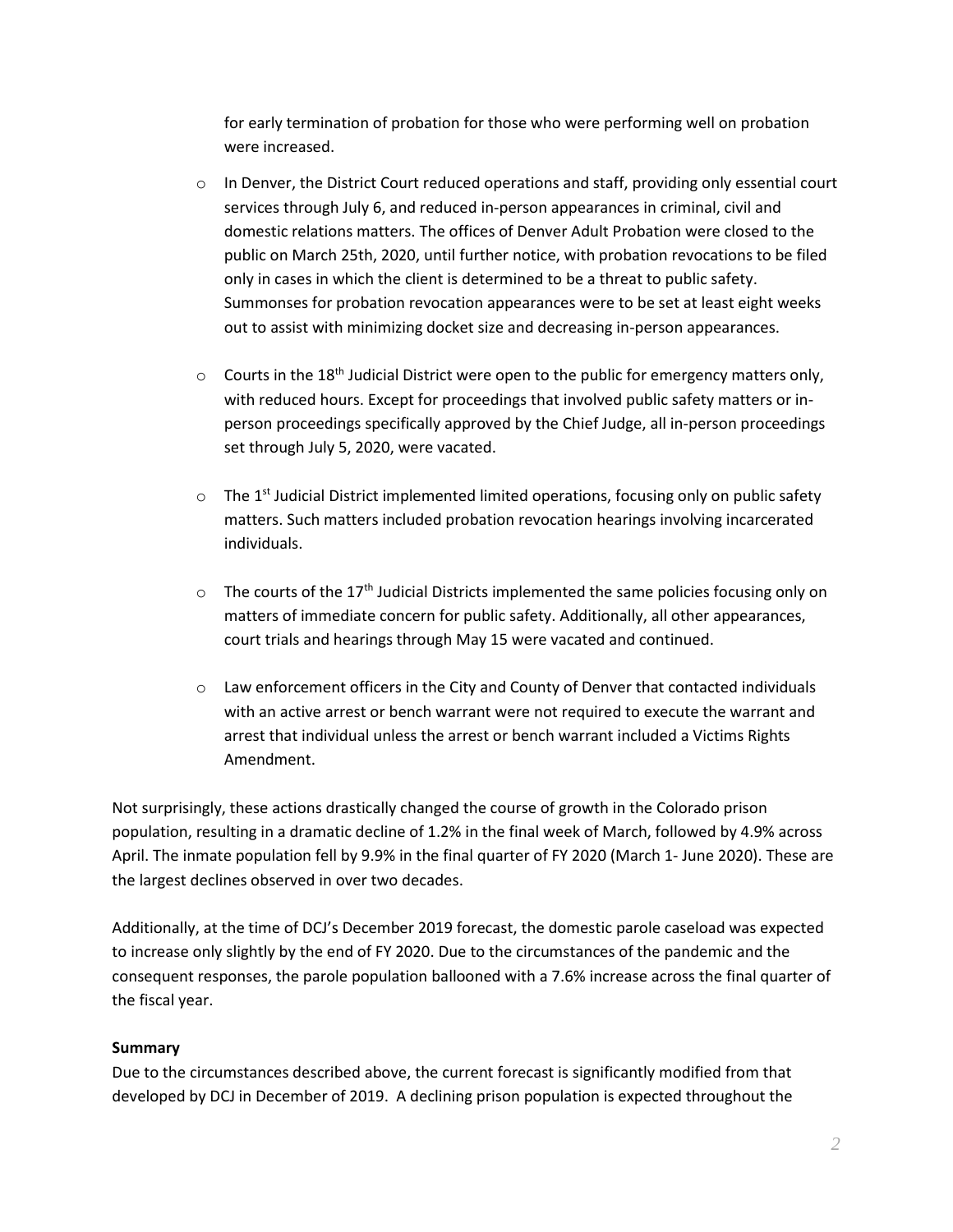majority of FY 2021, followed by somewhat robust growth through the end of FY 2022. Thereafter, a return to slow growth is expected through the end of FY 2026. The parole caseload is expected to begin to decline late in the upcoming fiscal year, falling 3.0% by year-end.

#### **Limitations of the forecast**

Given the rapidly moving developments across the criminal justice system stemming from the unpredictable nature of the COVID-19 pandemic, this forecast is produced within an environment of significant uncertainty. A sudden turn toward 'normality' could drive the population up more quickly than expected, while the very possible resurgence in the incidence of COVID-19 infections could further halt prison growth. The next DCJ forecast will be produced in December 2020.

#### **Admissions and Releases**

Even prior to the many executive actions and policies enacted due to COVID-19, as discussed above, the prison population had been consistently falling since the middle of the fiscal year (FY) 2019. This decline was expected due to legislation and policy changes in parole decision making. The passage of Senate Bill 19-143 resulted in fewer parole denials, increases in discretionary parole releases, and far fewer parole revocations. Changes in the composition and leadership of the Parole Board led to efforts to address the capacity issues of the DOC and expedite releases.

While overall admissions to prison were expected to fall in FY 2020 and FY 2021, the expected decline has been much accelerated for this interim forecast. The halting of court operations resulted in a 33.6% decline in prison admissions due to new court commitments between the ends of March and May. Such admissions are expected to remain low throughout the summer months. However, if court operations resume and an existing backlog of cases is addressed, large increases in new commitments could be seen. These forecasts assume this backlog will be addressed in mid-FY 2021, accelerating into FY 2022.

However, this expected influx of new court commitments will be moderated due to recent legislation. In 2019, House Bill 19-1263 reclassified most possession-related drug felonies as drug misdemeanors. This legislation was effective March, 1 2020, and will divert a large number of prison admissions late in FY 2021 and in ensuing years. Additionally, House Bill 20-1019 created a new crime of an unauthorized absence for a person on intensive supervision parole, in a community corrections program, or participating in a work release program. The degree of the offense depends on the prior conviction for which the individual was incarcerated. If the crime was violent or was a serious crime against a person, the absence or attempted absence will result in a class 6 felony. Where the crime does not meet these criteria, the absence will be charged as a class 3 misdemeanor. This is likely to divert an unknown but potentially significant number of prison admissions that, prior to this bill, would be entering prison on an escape charge.

Technical violation returns were projected to decline over the upcoming four years due to Senate Bill 19-143. However, this decline was accelerated due to changes in policy and philosophy on the part of the parole board and a virtual suspension of parole revocations for technical violations, which resulted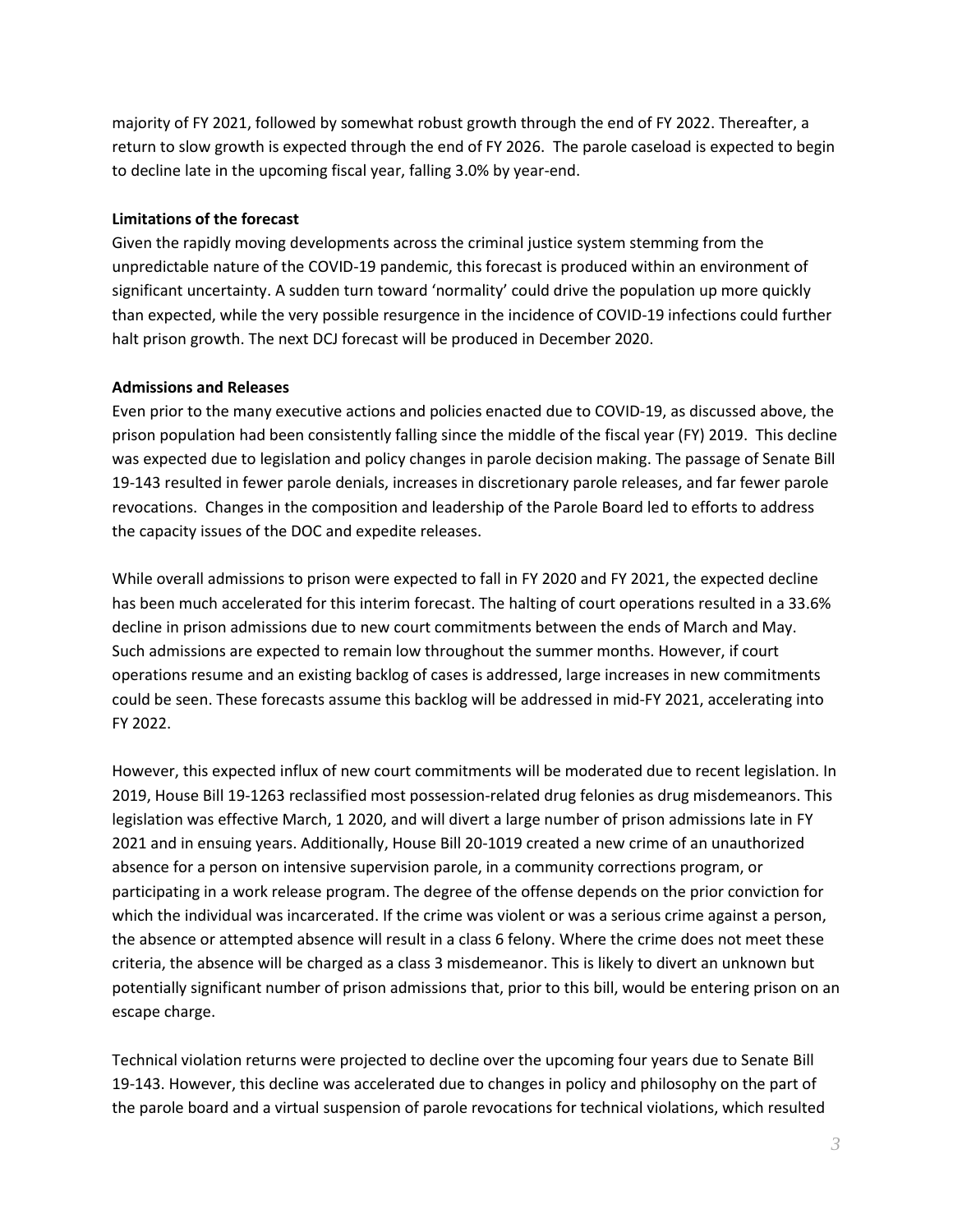in a 28.7% decline in FY 2020 over FY 2019. There were 61.5% fewer overall parole returns in the last quarter of FY 2020 than in the prior quarter. While revocations are expected to remain at a lower level than in previous years, the recent increases in parole releases and in the parole caseload will serve to provide upward pressure on the number of technical violation returns to prison in FY 2021 and beyond.

While prison admissions were plummeting, releases were concurrently climbing sharply. The parole board responded to the need to create prison capacity adequate to isolate and distance inmates to reduce the spread of COVID-19 in the prisons. These efforts included:

- Reviewing all inmates approaching their mandatory release date with an approved plan, resulting in 121 discretionary releases;
- Revocation periods were shortened for many recent parole returns due to technical violations;
- All inmates who were at or past their parole eligibility date, were non-violent, and had approved parole plans were reviewed for release;
- Responding to the governor's order to review those qualifying for special needs parole;
- Suspending program completion requirements prior to parole release; and
- A requirement to exhaust all alternative options prior to a parole revocation.

As a result, discretionary parole releases increased by 120.5% in April over March. Mandatory parole releases remained somewhat stable over this time frame, such that overall parole releases increased 69.5% during April. With the pool of inmates eligible for early release shrinking, the number of discretionary releases is expected to normalize in upcoming months. Additionally, with the recent proliferation in discretionary releases, fewer mandatory releases will take place in upcoming months.

Tables 1 and 2, below, display the projected numbers of prison admissions and releases by type between fiscal years 2020 and 2026.

## **Inmate Population**

Due to the patterns in admissions and releases described above, the overall prison population is projected to continue to decline through the majority of FY 2021, dropping 7.4% and reaching 16,154 by year-end. A return to a pattern of growth is expected in late FY 2021, continuing into FY 2022 as the backlog of court cases and trials created by the pandemic is addressed. This is expected to stabilize in the following year, with very slow growth returning in FY 2024 through FY 2026. Overall, the population is expected to reach 16,979 by June 30, 2026.

The quarterly projections for the inmate population through FY 2026 are presented below in Table 3, with men and women broken out separately and with total figures. Table 4 displays the end-of year figures. Figure 1 displays the actual inmate population at the end of each quarter for fiscal years 2019 and 2020, along with the projected population through FY 2026. Figure 2 displays the same for the female inmate population only.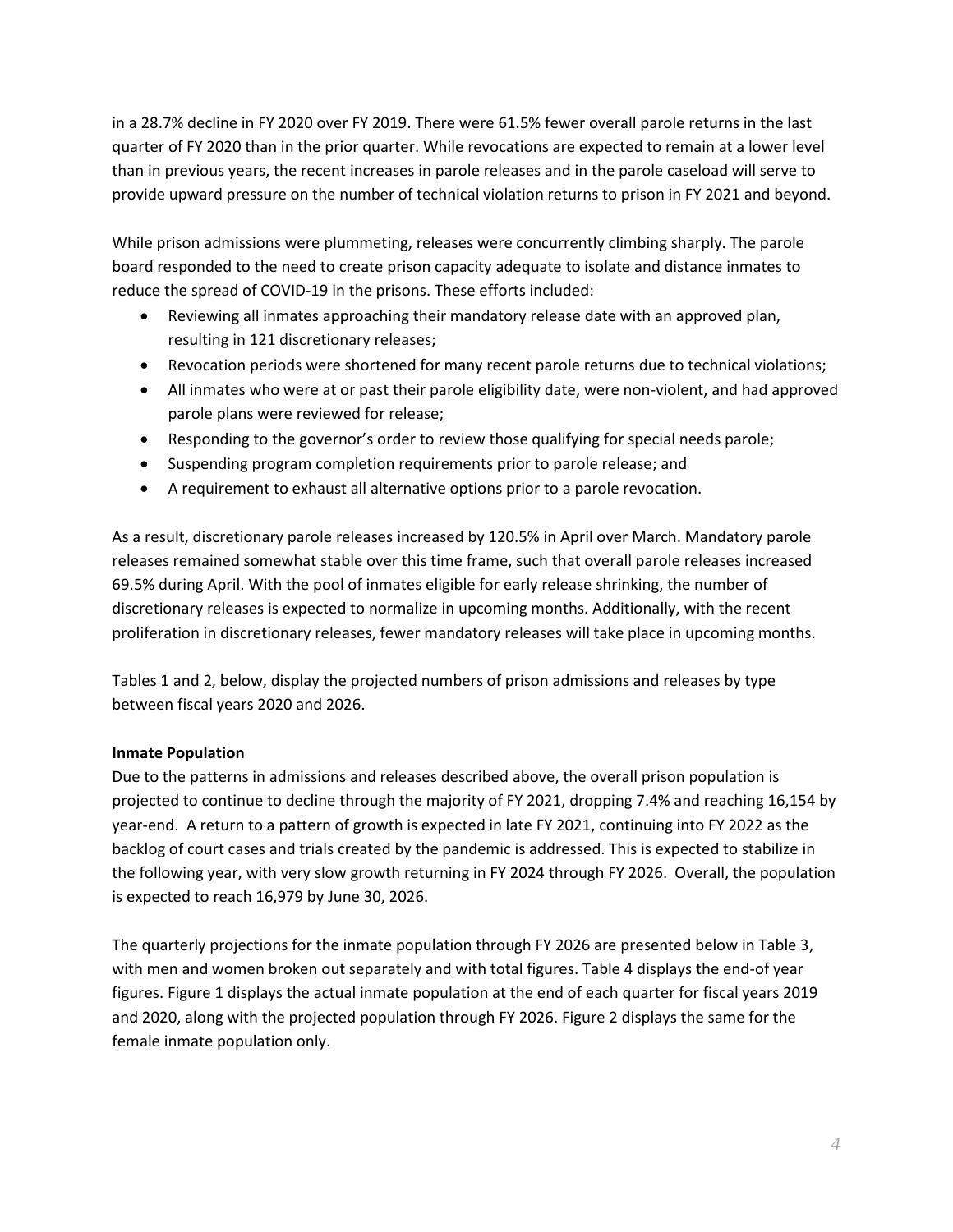#### **Female prison population**

Women in particular were impacted by the trend in parole releases, with a 169.9% increase in discretionary releases between March and April. While women previously comprised an increasing proportion of the overall prison population, the proportion of the population made up of women fell to below 10% in early FY 2020, and to below 9% in early June.

The impacts of the recent legislation may be more apparent in the numbers of women both admitted to and released from prison than for men. Women will be particularly affected by House Bill 19-1263 which reclassified many drug possession felonies as misdemeanors, and by House Bill 20-1019 which also decriminalized an unauthorized absence, an offense that would have previously been a felony escape crime. The proportions of prison admissions due to drug crimes or escape are historically much higher for women than for men.

In response to the above, the female prison population is projected to decrease at a greater rate than that expected for the male population through FY 2021, with minimal growth expected through FY 2026. The number of women in prison is expected to reach 1,469 by the end of FY 2026, 27.1% lower than the population observed at the end of FY 2019.

## **Parole Caseload**

Due to the number of parole releases in recent months, the parole caseload increased by 4.2% in March, and by 2.8% in April. These are the two largest gains in single months observed in over a decade. The domestic caseload increased by 406 parolees in April, and by another 266 in May. The parole caseload was already on an increasing trend throughout fiscal years 2018, 2019 and to date in 2020, but this trend accelerated rapidly in April and May.

In response to the need to manage the recent growth in the caseload, early releases from parole are being provided. These may be due to medical issues, increasing age, low custody levels, or the completion of all parole requirements with the exception of time.

In combination with these early parole releases, fewer releases to parole can be expected with the diminishing prison population. Thus, as shown in Table 5, the caseload is projected to drop slightly (by 3.0%) in FY 2021, and by an additional 8.3% in FY 2022. The caseload is expected to remain stable with very slow growth in ensuing years. Figure 3 displays the actual end-of-year domestic caseload for fiscal years 2018 and 2019, with the caseload projections through FY 2026.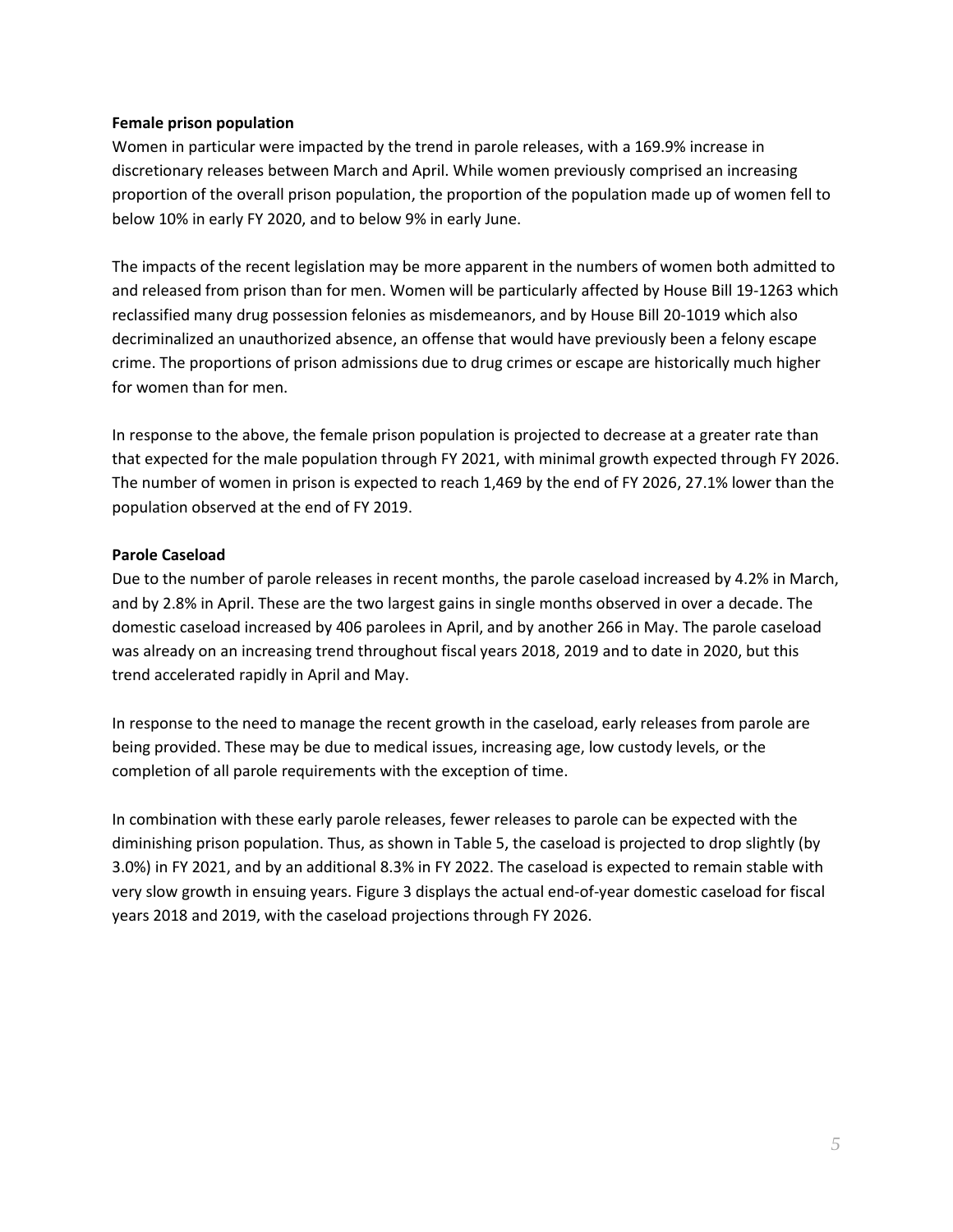|            |             | Technical | Parole       |       |            |
|------------|-------------|-----------|--------------|-------|------------|
|            | New court   | violation | returns with |       | Total      |
| <b>SFY</b> | commitments | returns   | a new crime  | Other | admissions |
| 2019*      | 6,217       | 2,214     | 1,245        | 50    | 9,726      |
| 2020       | 5,243       | 1,572     | 1,054        | 43    | 7,911      |
| 2021       | 4,657       | 1,292     | 952          | 39    | 6,941      |
| 2022       | 5,906       | 1,307     | 1,004        | 46    | 8,263      |
| 2023       | 5,630       | 1,292     | 1,008        | 37    | 7,966      |
| 2024       | 5,660       | 1,362     | 1,053        | 52    | 8,127      |
| 2025       | 5,746       | 1,377     | 1,041        | 48    | 8,211      |
| 2026       | 5,809       | 1,406     | 1,054        | 38    | 8,308      |

Table 1. DCJ June 2020 interim prison population projections: prison admissions by type

*\* Actual data provided by Colorado Department of Corrections Monthly Population and Capacity Reports.*

Table 2. DCJ June 2020 interim prison population projections: prison releases by type

|            | Parole releases |               |       |           |       |          |
|------------|-----------------|---------------|-------|-----------|-------|----------|
|            |                 |               |       | Sentence  |       | Total    |
| <b>SFY</b> | Mandatory       | Discretionary | Total | Discharge | Other | Releases |
| 2019*      | 4,278           | 4,291         | 8,569 | 1,191     | 132   | 9,892    |
| 2020       | 3,319           | 5,721         | 9,040 | 1,264     | 126   | 10,430   |
| 2021       | 2,915           | 4,211         | 7,126 | 991       | 118   | 8,235    |
| 2022       | 2,875           | 4,026         | 6,901 | 958       | 115   | 7,975    |
| 2023       | 2,840           | 4,048         | 6,888 | 957       | 115   | 7,960    |
| 2024       | 2,903           | 4,005         | 6,908 | 959       | 115   | 7,983    |
| 2025       | 2,907           | 4,035         | 6,942 | 976       | 116   | 8,033    |
| 2026       | 2,921           | 4,089         | 7,009 | 974       | 117   | 8,100    |

*\* Actual data provided by Colorado Department of Corrections Monthly Population and Capacity Reports.*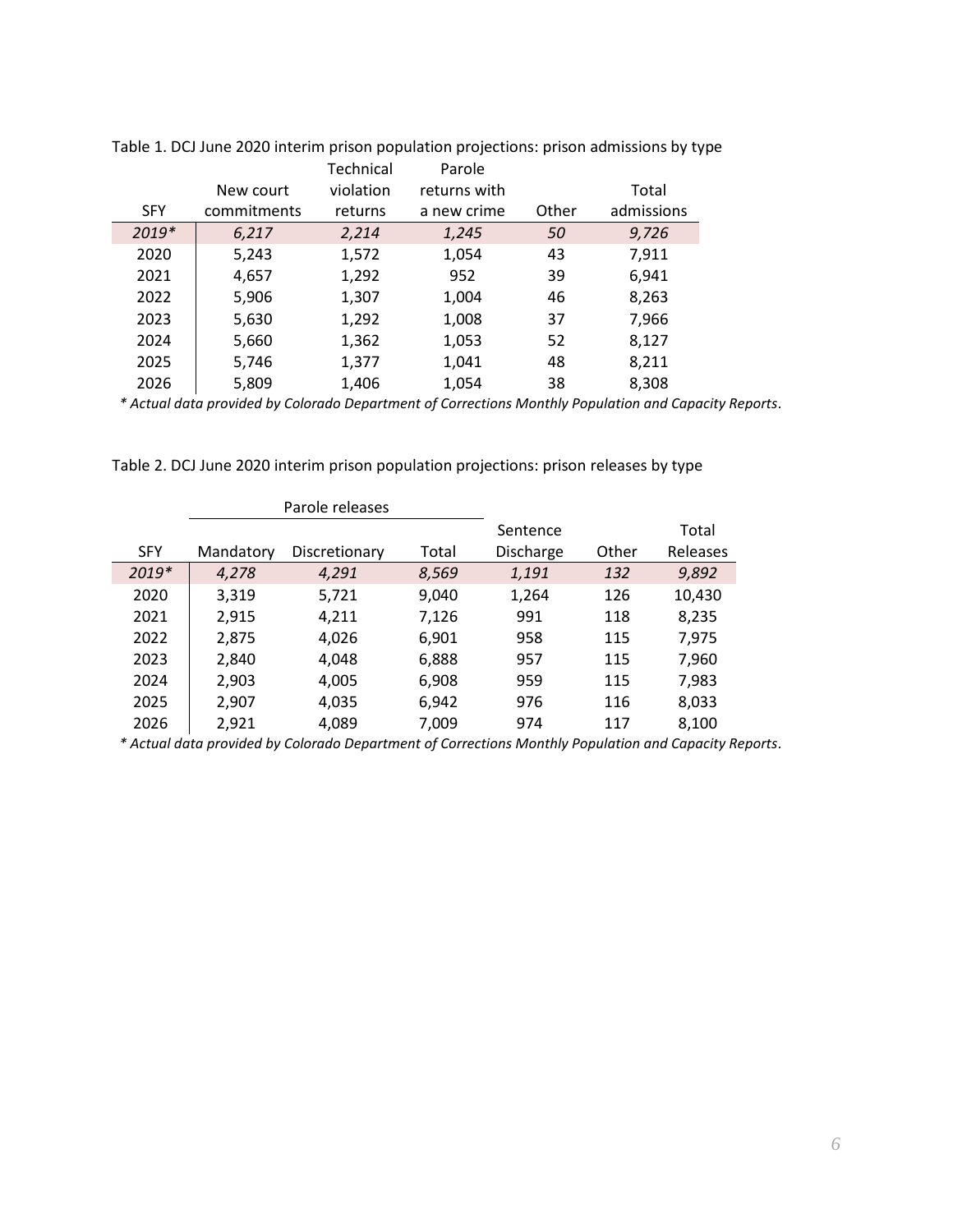|      | End of        | Total      |          | Male    |          | Female  |           |
|------|---------------|------------|----------|---------|----------|---------|-----------|
| FY   | month:        | population | % change | inmates | % change | inmates | % change  |
| 2019 | $Jun-19*$     | 19,951     | $-0.95%$ | 17,935  | $-1.00%$ | 2,016   | $-0.44%$  |
| 2020 | Sept- $19*$   | 19,748     | $-1.02%$ | 17,805  | $-0.72%$ | 1,943   | $-3.62%$  |
|      | Dec-19*       | 19,714     | $-0.17%$ | 17,773  | $-0.18%$ | 1,941   | $-0.10%$  |
|      | $Mar-20*$     | 19,357     | $-1.81%$ | 17,451  | $-1.81%$ | 1,906   | $-1.80%$  |
|      | <b>Jun-20</b> | 17,448     | $-9.86%$ | 15,888  | $-8.96%$ | 1,560   | $-18.15%$ |
| 2021 | Sep-20        | 16,691     | $-4.34%$ | 15,205  | $-4.30%$ | 1,485   | $-4.78%$  |
|      | <b>Dec-20</b> | 16,248     | $-2.65%$ | 14,810  | $-2.60%$ | 1,438   | $-3.20%$  |
|      | Mar-21        | 16,090     | $-0.98%$ | 14,666  | $-0.98%$ | 1,424   | $-0.98%$  |
|      | Jun-21        | 16,154     | 0.40%    | 14,726  | 0.41%    | 1,428   | 0.28%     |
| 2022 | $Sep-21$      | 16,213     | 0.37%    | 14,778  | 0.36%    | 1,435   | 0.48%     |
|      | Dec-21        | 16,281     | 0.42%    | 14,838  | 0.41%    | 1,442   | 0.53%     |
|      | Mar-22        | 16,377     | 0.59%    | 14,927  | 0.60%    | 1,449   | 0.48%     |
|      | <b>Jun-22</b> | 16,442     | 0.40%    | 14,995  | 0.46%    | 1,447   | $-0.17%$  |
| 2023 | Sep-22        | 16,429     | $-0.08%$ | 15,000  | 0.03%    | 1,429   | $-1.22%$  |
|      | Dec-22        | 16,429     | 0.00%    | 15,000  | 0.00%    | 1,429   | 0.00%     |
|      | Mar-23        | 16,437     | 0.05%    | 15,007  | 0.05%    | 1,430   | 0.05%     |
|      | Jun-23        | 16,449     | 0.07%    | 15,018  | 0.07%    | 1,431   | 0.07%     |
| 2024 | $Sep-23$      | 16,469     | 0.12%    | 15,028  | 0.07%    | 1,441   | 0.70%     |
|      | Dec-23        | 16,515     | 0.28%    | 15,070  | 0.28%    | 1,445   | 0.28%     |
|      | Mar-24        | 16,555     | 0.25%    | 15,115  | 0.30%    | 1,440   | $-0.33%$  |
|      | Jun-24        | 16,593     | 0.23%    | 15,149  | 0.23%    | 1,444   | 0.23%     |
| 2025 | Sep-24        | 16,644     | 0.31%    | 15,204  | 0.36%    | 1,440   | $-0.27%$  |
|      | Dec-24        | 16,688     | 0.27%    | 15,245  | 0.27%    | 1,444   | 0.27%     |
|      | Mar-25        | 16,727     | 0.23%    | 15,271  | 0.17%    | 1,455   | 0.81%     |
|      | <b>Jun-25</b> | 16,771     | 0.27%    | 15,329  | 0.38%    | 1,442   | $-0.89%$  |
| 2026 | Sep-25        | 16,816     | 0.27%    | 15,370  | 0.27%    | 1,446   | 0.27%     |
|      | Dec-25        | 16,853     | 0.22%    | 15,404  | 0.22%    | 1,449   | 0.22%     |
|      | Mar-26        | 16,919     | 0.39%    | 15,455  | 0.33%    | 1,463   | 0.97%     |
|      | <b>Jul-26</b> | 16,979     | 0.36%    | 15,510  | 0.36%    | 1,469   | 0.36%     |

Table 3. DCJ June 2020 interim quarterly prison population projections

*\* Actual data provided by Colorado Department of Corrections Monthly Population and Capacity Reports.*

Table 4. DCJ June 2020 interim annual prison population projections

|         | Total      |           | Male    |           | Female  |           |
|---------|------------|-----------|---------|-----------|---------|-----------|
| FY      | population | % change  | inmates | % change  | inmates | % change  |
| $2019*$ | 19,951     | $-0.92%$  | 17,935  | $-1.05%$  | 2,016   | 0.25%     |
| 2020    | 17,448     | $-12.55%$ | 15,888  | $-11.41%$ | 1,560   | $-22.62%$ |
| 2021    | 16,154     | $-7.42%$  | 14,726  | $-7.32%$  | 1,428   | $-8.46%$  |
| 2022    | 16,442     | 1.79%     | 14,995  | 1.83%     | 1,447   | 1.33%     |
| 2023    | 16,449     | 0.04%     | 15,018  | 0.15%     | 1,431   | $-1.10%$  |
| 2024    | 16,593     | 0.88%     | 15,149  | 0.88%     | 1,444   | 0.88%     |
| 2025    | 16,771     | 1.07%     | 15,329  | 1.18%     | 1,442   | $-0.09%$  |
| 2026    | 16,979     | 1.24%     | 15,510  | 1.18%     | 1,469   | 1.83%     |

*\* Actual data provided by Colorado Department of Corrections Monthly Population and Capacity Reports.*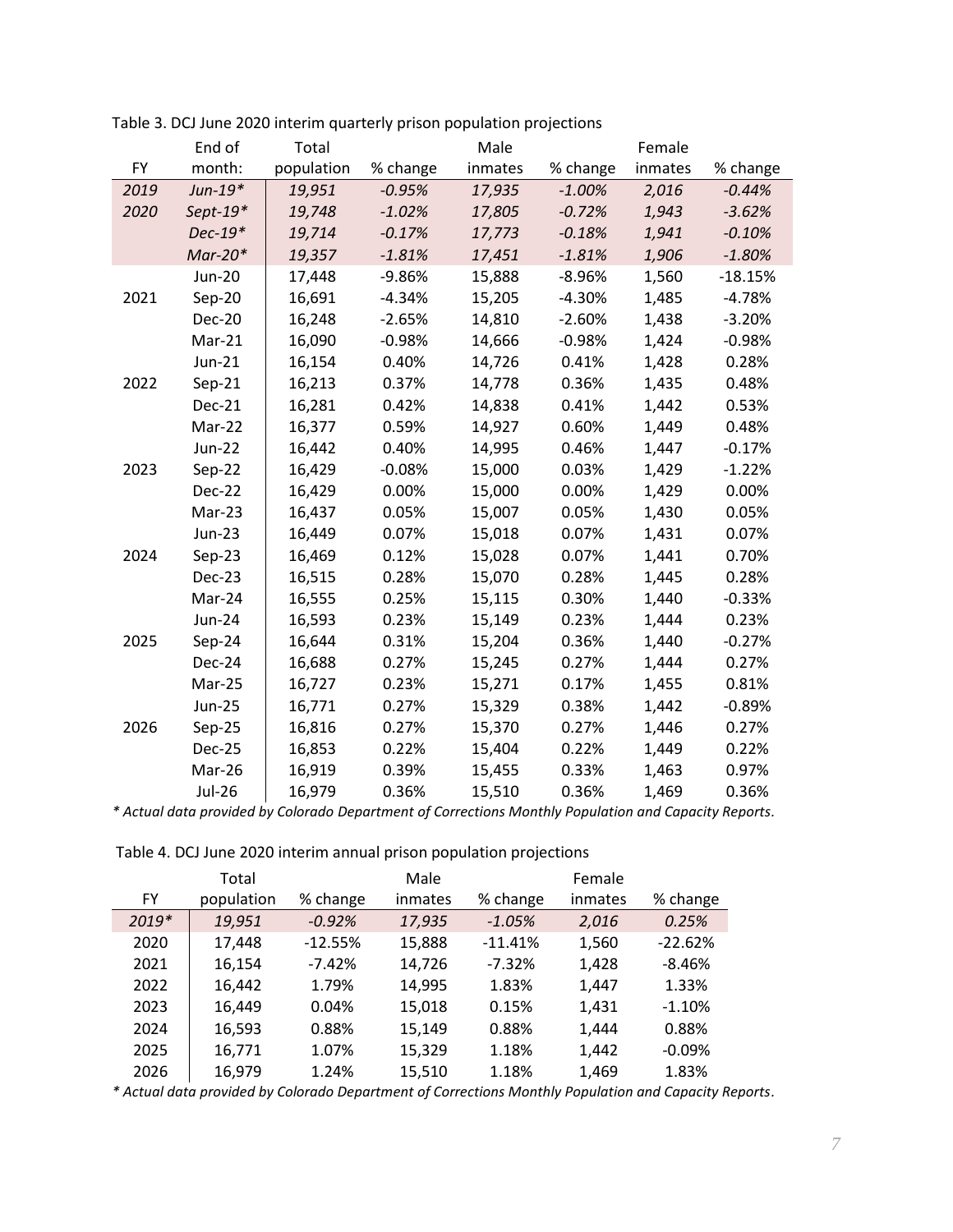

Figure 1. End-of-quarter actual total inmate population and DCJ June 2020 interim forecast



Figure 2. End-of-quarter actual female inmate population and DCJ June 2020 interim forecast